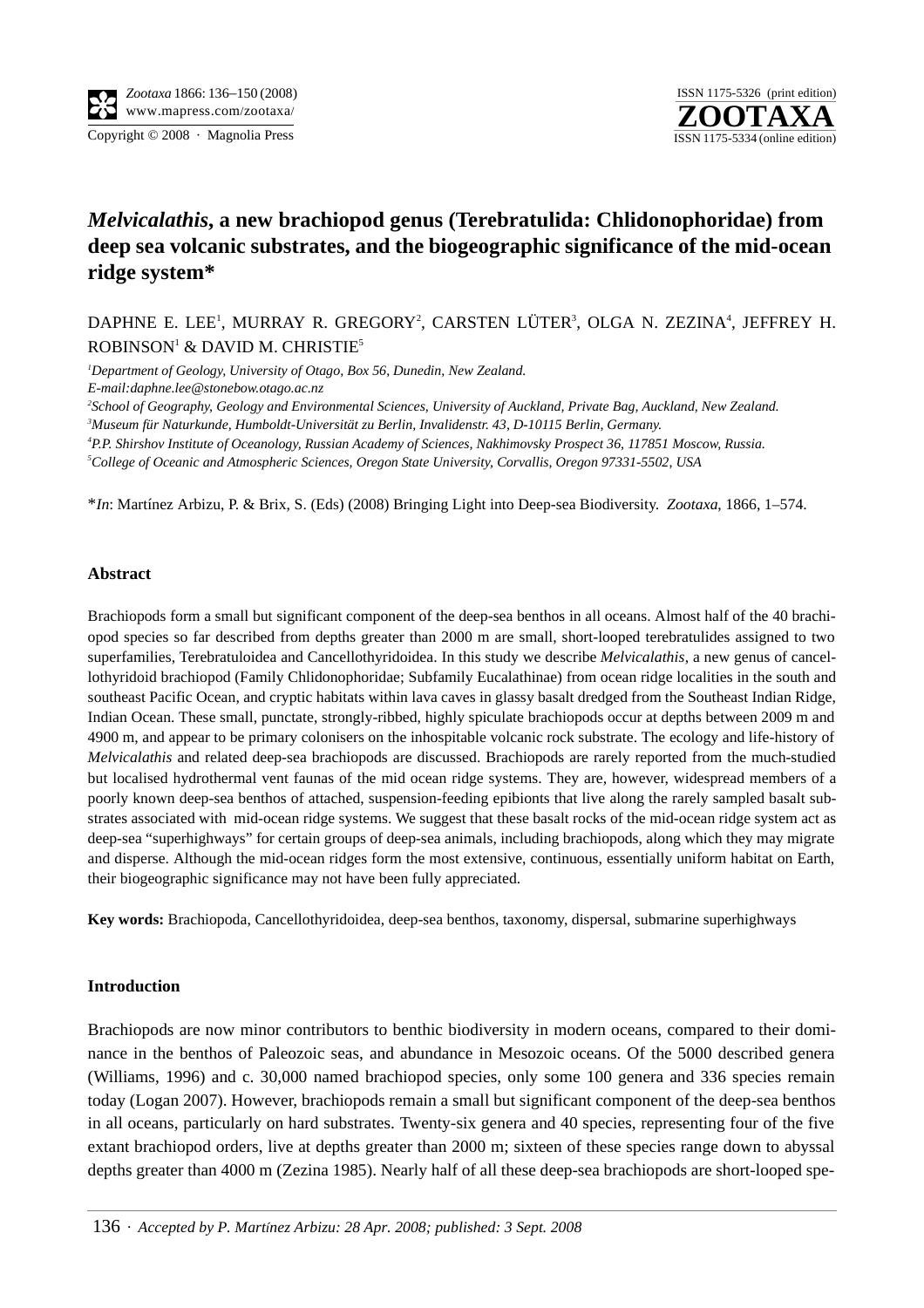cies from two terebratulide superfamilies, Cancellothyridoidea and Terebratuloidea; they are typically small, often strongly ribbed, and highly spiculate. Because of the difficulties associated with sampling hard substrates in the deep oceans (Lewis 1999), few deep-sea brachiopods are available for study, and little is currently known of their ecological requirements. However, their wide distribution and taxonomic diversity make them of considerable interest.

Here we describe a new genus of cancellothyridoid brachiopod, *Melvicalathis*, from basalt substrates at depths between 2009 m and 4900 m in the Indian and Pacific Oceans, and redescribe and figure the type species using new material from four additional localities. We discuss the ecology and life history of these deepsea brachiopods, including the first evidence for probable semi-continuous reproduction in articulated brachiopods from abyssal environments. Finally, we comment briefly on the significance of the close association between these small brachiopods and the global mid-ocean ridge system for understanding dispersal mechanisms and biogeographic patterns in the deep oceans.

## **Methods**

The study was initiated by the fortuitous discovery by the second author of several small greyish-white, nearly translucent brachiopods during manual picking of selvedge glass from basalts dredged along the Southeast Indian Ridge (SEIR) by the *RV Melville* during a geological and geophysical investigation (Christie *et al*. 1995). These cryptic brachiopods were attached to the under surfaces of small lava tubes collected from two of about 70 dredge stations along sea floor of irregular relief in an axial rift setting (Christie *et al*. 1998). Six brachiopods were detached from the glassy basalt substrate at Station #116, and a single specimen from Station #138 (Fig. 1, Table 1).

The brachiopods were initially identified as *Eucalathis macroctena* Zezina, 1981, a species originally described from 3 specimens collected from two localities off the west coast of South America. Foster (1989) tentatively assigned another single individual from Eltanin 24 Station #1775 in the south Pacific to this species. Recently, two further examples of similar small, strongly-ribbed brachiopods have been reported from ocean ridges near the Galapagos Islands (Sonne SO 144-3 cruise). We now have records of this cancellothyridoid species from six separate localities in the south and southeast Pacific Ocean and the south Indian Ocean from depths ranging from c. 2000 m down to c. 4900 m, and from sites more than 5000 km apart that span c. 180° of longitude (Fig. 1, Table 1). We also demonstrate that the morphology of these small, strongly-ribbed brachiopods differs sufficiently from typical *Eucalathis* for them to be assigned to a new genus, *Melvicalathis*. In the original description of the species (Zezina 1981), the holotype was illustrated only by line drawings of dorsal and ventral valve interiors, and details of the exterior ribbing were unclear. Further line drawings showing details of the internal morphology are provided. Details of the internal and external morphology of several of the recently collected specimens are illustrated using scanning electron microscopy (SEM). Figured specimens were bleached with sodium hypochlorite (1-2%), rinsed in water, air-dried, mounted on stubs and coated with Au/Pd.

Table 1 summarises locality information for *Melvicalathis macroctena* (Zezina), including cruise name and number, station number, co-ordinates, number of specimens (N), water depths, substrates where known, collection dates, and accession numbers for repositories. The specimens of *Melvicalathis* described in this paper are held in four institutions: P.P. Shirshov Institute of Oceanology, Russian Academy of Sciences, Moscow, Russia (IORAS); Geology Department, University of Auckland, New Zealand (AU); National Museum of Natural History, Smithsonian Institution, Washington D.C. (USNM), USA; Museum für Naturkunde der Humboldt-Universität zu Berlin (ZMB), Germany.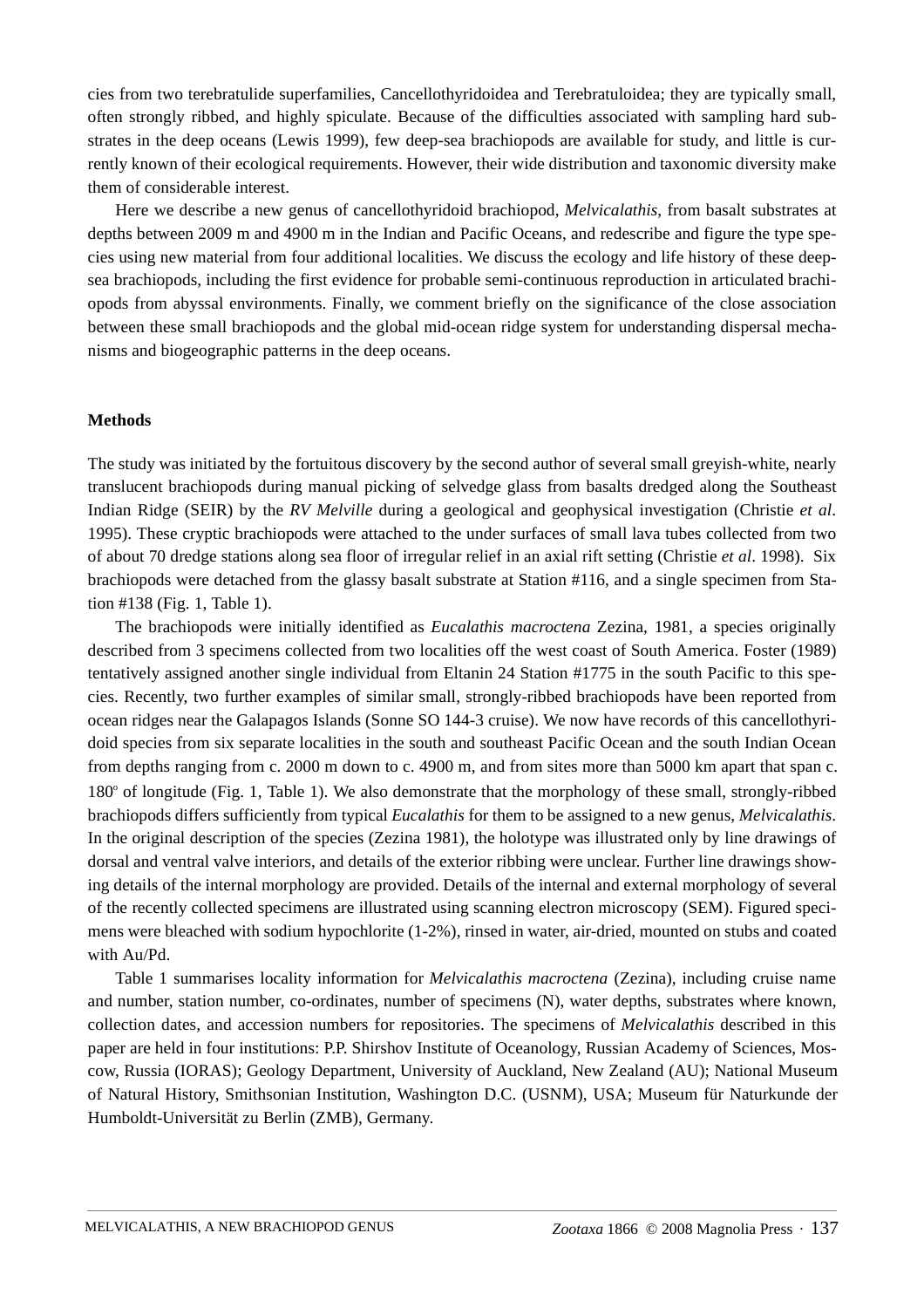**TABLE 1.** Locality details for specimens assigned to the new genus *Melvicalathis*. (Cruises: "Academic Kurchatov 4", "Melville", "Eltanin 24", "Sonne SO 144-3").

| Sta.                        | <b>Coordinates</b>                              | Depth $(m)$ | $\mathbf N$    | <b>Substrate</b>              | <b>Date</b> | <b>Notes</b>                                                                       |
|-----------------------------|-------------------------------------------------|-------------|----------------|-------------------------------|-------------|------------------------------------------------------------------------------------|
| <b>Academic Kurchatov 4</b> |                                                 |             |                |                               |             |                                                                                    |
| #261                        | 30°24'S 78°59'W                                 | 3870        | $\overline{2}$ | $\overline{\mathcal{L}}$      | 7.10.1968   | Holotype<br><b>IORAS XI-52-4/2,</b><br>paratype, broken,<br><b>IORAS XI-52-4/1</b> |
| #271                        | 17°42'S 78°59'W                                 | 2710-3080   | 1              | Small piece of<br>basalt rock | 20.10.1968  | Paratype,<br><b>IORAS XI-52-4/3</b>                                                |
| <b>Melville</b>             |                                                 |             |                |                               |             |                                                                                    |
| #116                        | 48°52.7'S 106°30.7'E -<br>48°52.4'S 106°29.6'E  | 4770-4900   | 6              | glassy basalt                 | 25.2.1995   | AU19070;<br>B320-325,<br>Geology Department,<br>University of Auckland             |
| #138                        | 50°11.7'S 112°52.1'E - 50°11.2'<br>S 112°52.3'E | 3820-3870   | 1              | glassy basalt                 | 4.3.1995    | AU19071;<br><b>B326</b><br>Geology Department,<br>University of Auckland           |
| <b>Eltanin 24</b>           |                                                 |             |                |                               |             |                                                                                    |
| #1775                       | 42°01'S 130°02'W -<br>41°57'S 130°17'W          | 4831-4851   | 1              | $\overline{\mathcal{L}}$      | 14.8.1966   | <b>USNM 385106</b>                                                                 |
| <b>Sonne SO 144-3</b>       |                                                 |             |                |                               |             |                                                                                    |
| #19                         | 2°19.94'S 84°25.65W-<br>2°15.30'S 84°26.18W     | 2009-2381   | $\overline{2}$ | Manganese<br>encrusted rock   | 17.11.1999  | ZMB Bra 2014, 2015                                                                 |



**FIGURE 1.** The mid-ocean ridge systems and geographic distributions of *Melvicalathis macroctena* (Zezina, 1981), and species of the related chlidonophorid brachiopod, *Bathynanus* (star symbols). Note the concentration along areas of probable hard rock substrates. The two stations of "*Academic Kurchatov*" (type locality) are adjacent to and on the Nazca Ridge. Key to symbols: ○ "*Academic Kurchatov*", ● RV "*Melville*", ■ FS "*SONNE*", □ "*Eltanin*" Cruise.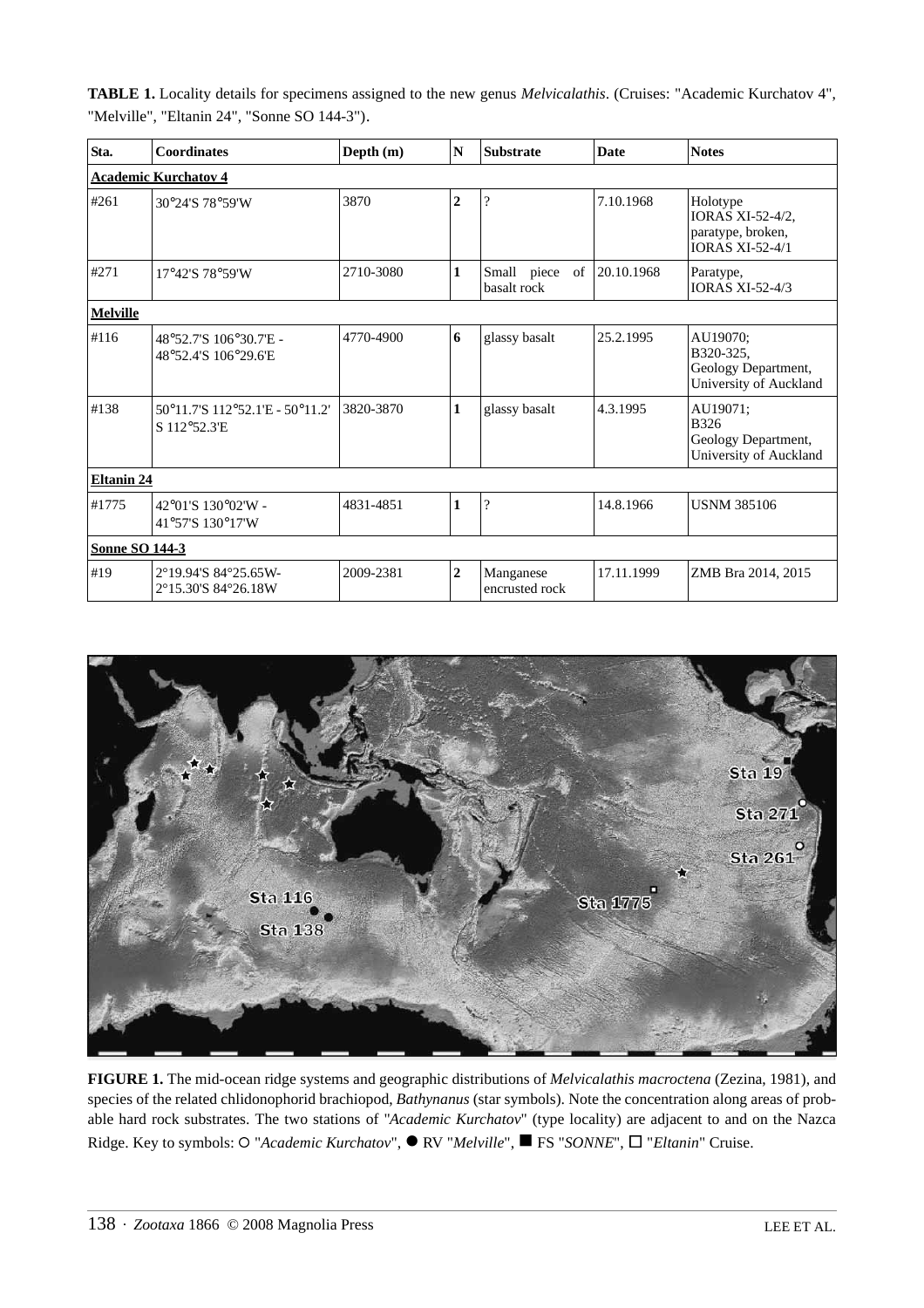## **Taxonomy**

**Order Terebratulida Waagen, 1883 Superfamily Cancellothyridoidea Thomson, 1926 Family Chlidonophoridae Muir-Wood, 1959 Subfamily Eucalathinae Muir-Wood, 1965** *Melvicalathis* **Lee, Lüter & Zezina, new genus**  (Figures 2–6)

*Diagnosis.* Costae broad, triangular in cross-section; foramen hypothyrid, beak very attrite; transverse band of loop medially directed towards dorsal valve; loop may be incomplete.

*Etymology.* The generic name is based on the name of the *RV Melville* which collected most of the specimens on which this investigation is based, and "*calathis*", a suffix indicating close relationship with other brachiopod genera in the subfamily Eucalathinae.

*Type species. Eucalathis macroctena* Zezina, 1981

*Type locality. Academik Kurchatov* Station #261, southeast Pacific Ocean (30°24'S, 78°59'W) at a depth of 3870 m, collected by Sigsby Trawl, 7 October 1968 (Zezina 1981: 159, fig. 20).

*Material*.

**Holotype.** Accession number XI-52-4/2, living specimen (adult female, length 3.7 mm; width 3.8 mm).

**Paratypes.** Paratype 1, accession number XI-52-4/1, collected with the holotype, and broken during preparation. Paratype 2, accession number XI-52-4/3, Station #271, 17°42'S, 78°9'W, 2710 m, attached to basalt rock, 20 October 1968. The holotype and 2 paratypes are held in P.P. Shirshov Institute of Oceanology, Russian Academy of Sciences, Moscow, Russia.

*Other material examined.* Six specimens collected by *RV Melville* Station #116, Southeast Indian Ridge (48° 52.7' S, 106° 30.7 'E–48° 52.4'S, 106° 29.6' 'E), 25 February, 1995; one specimen collected from *RV Melville* Station #138, Southeast Indian Ridge (50° 11.7' S, 112° 52.1'E–50° 11.2' S, 112° 52.3'E), 4 March, 1995. These specimens are held in the reference collection, Department of Geology, University of Auckland.

One specimen collected live from *Eltanin* cruise 24, USC1775, 42° 01"S, 130° 02"W–41°57"S, 130°17"W, southeast Pacific Ocean, at depths of 4831–4851 m, 14 August, 1966, collected by 10' Blake Trawl (Foster 1989; figs 12, 13). This specimen is held in the United States National Museum, Washington DC.

Two specimens collected live from *Sonne* SO 144-3 cruise, Galapagos Spreading Centre, east Pacific (2°19.94'S, 84°25.65W–2°15.30'S 84°26.18W), at depths of 2009–2381 m, on 17 November, 1999. These specimens are held in the Museum für Naturkunde der Humboldt-Universität, Berlin, Germany.

*Description.* (Figs. 2–6) Very small (maximum length 4.9 mm), punctate, subtrigonal in outline, greatest width anterior to midvalve, gently biconvex, anterior commissure rectimarginate, ornament of broad costae, triangular in cross-section, 7–9 costae on each valve, ridges of costae smooth without tubercles (Figs. 2A, 2B; 3B; 6A, 6B). Interior rim of shell anterior slightly scalloped from interlocking costae and slightly tuberculate margin (fig. 2C, 2D). Hinge line narrow, foramen moderately large, hypothyrid, beak very attrite, pedicle collar present, teeth small, triangular; deltidial plates very small, narrow, triangular, disjunct (figs. 2D, 3C–3E). Cardinal process very small; short, low median septum extending ca. 0.25 dorsal valve length; triangular socket ridges narrow, high; crural processes short. Brachidial loop complete or incomplete, descending branches connected by transverse band in holotype and paratype from "Academik Kurchatov" station 261, but not in other specimens; where the transverse band is incomplete, descending branches may have distally serrated edges; unjoined descending branches may represent younger growth stages (figs. 2E; 3A; 4A, 4B). Lophophore tightly coiled, early plectolophous, with large lateral lobes, and a small, possibly underdeveloped central lobe; filaments very long (figs. 2C; 3F, 3G; 5A); highly spiculate, spicules in connective tissue of both lophophore arms; spicules tightly interwoven, forming a dense 3-dimensional structure (figs. 4C, 5B); pedicle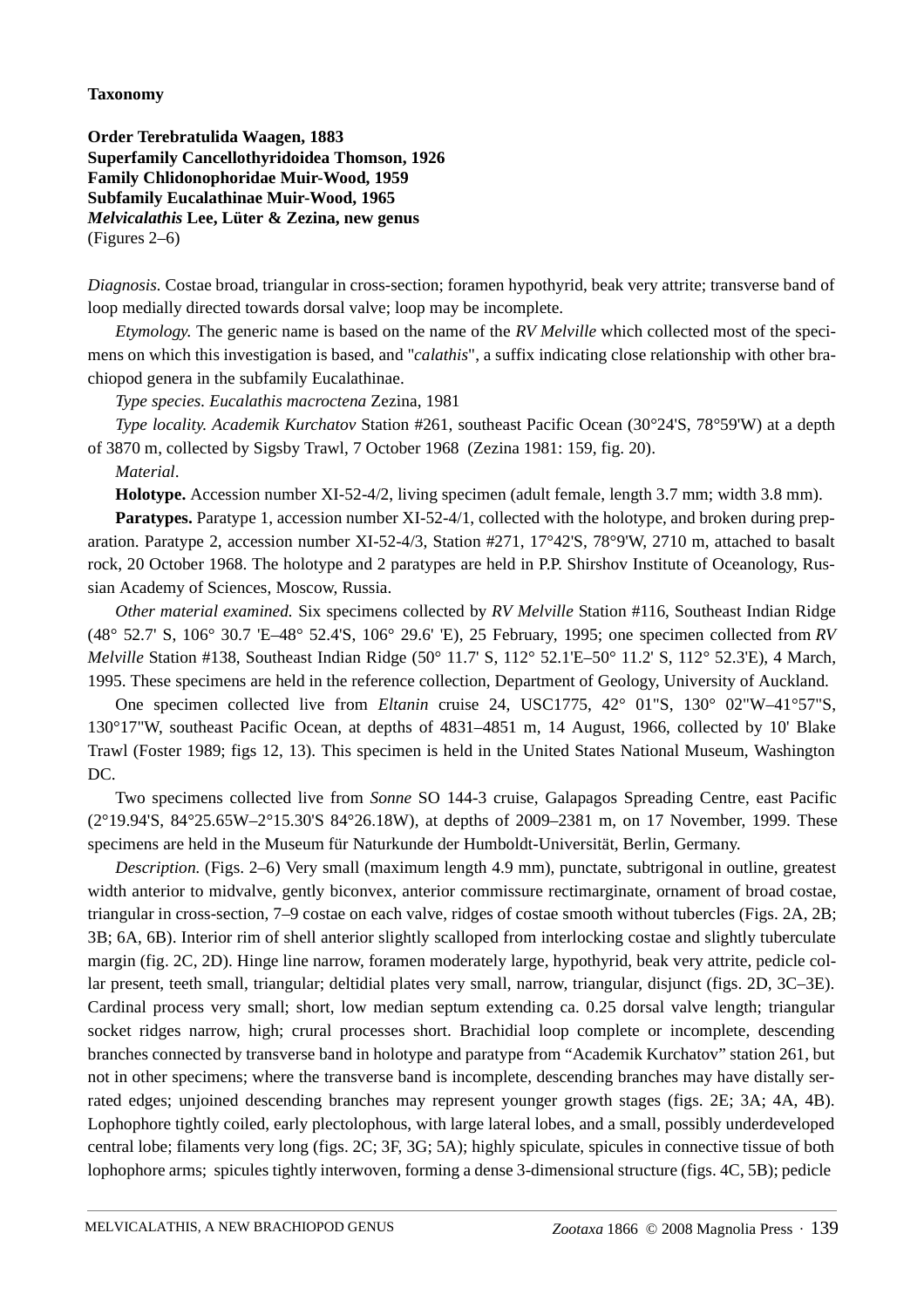

**FIGURE 2.** *Melvicalathis macroctena* (Zezina, 1981) from the Southeast Indian Ridge. A–B. Dorsal and ventral views of exterior of AU B320. Note that the detached valves were rejoined for photography and are slightly offset. C. Interior of dorsal valve, AU B321 showing dried pedicle and lophophore, sockets, and scalloped marginal rim. D. Interior of ventral valve, AU B321 showing small teeth, pedicle collar and foramen. E. Close-up of B320 to show small cardinal process, sockets, socket ridges, small crural processes, short median septum and broken, incomplete loop.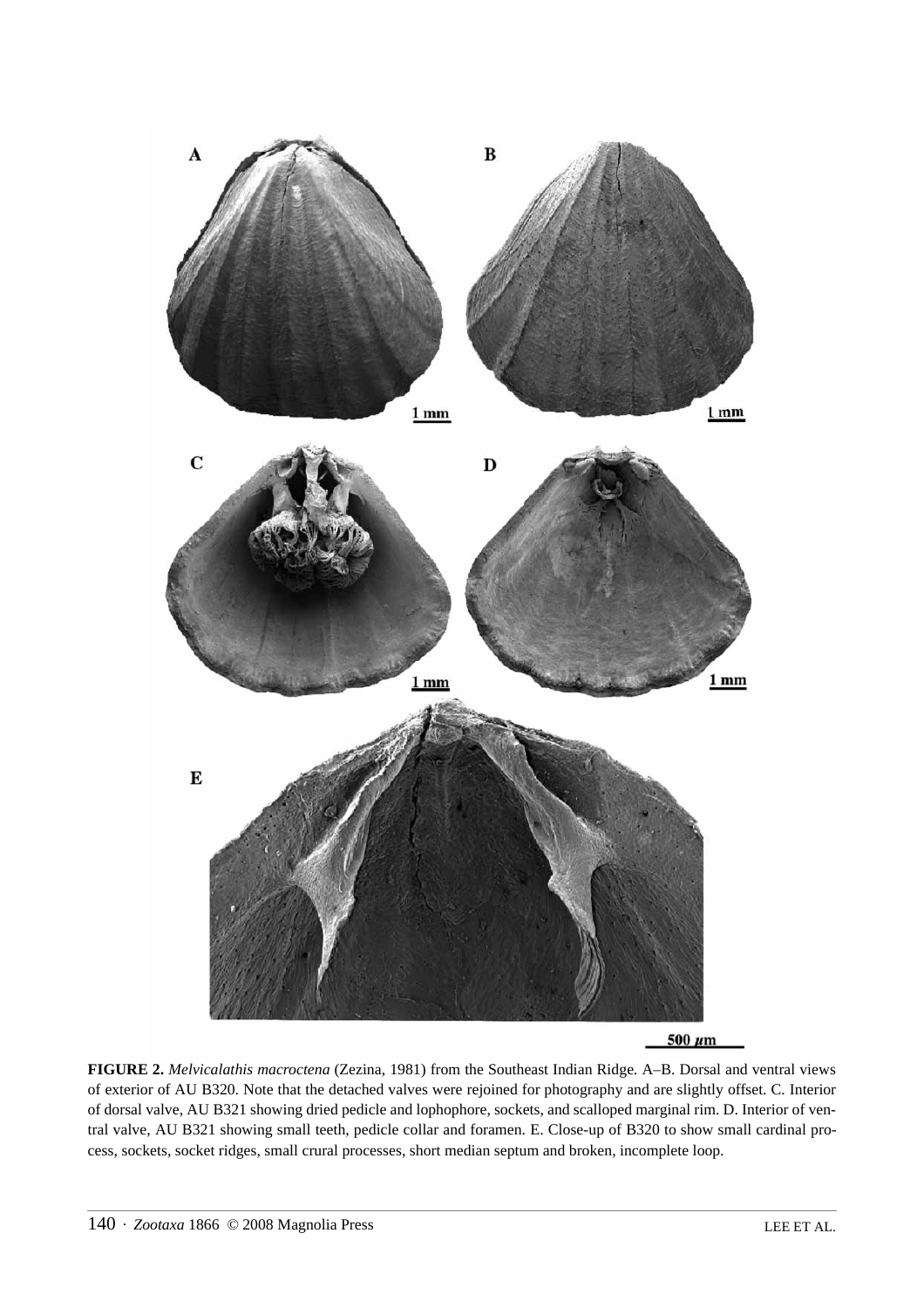short, branched or brush-like, posteriorly directed, attaching specimens closely and perpendicularly to rock substrates (figs. 2C; 5C, 5D). The holotype, an adult female, held 8–10 eggs in each of 4 gonads (2 in the dorsal, and 2 in the ventral valve); the eggs were at different stages (from underdeveloped to ripe); about 30 eggs were ready for spawning on 7 October 1968. The shell microstructure consists of very flattened lamellar fibres (fig. 6C).



**FIGURE 3.** *Melvicalathis macroctena* (Zezina, 1981) from the Southeast Indian Ridge. A. Interior of AU B320 showing small cardinal process, internal view of costae, and correspondence between costae and scalloped margin. B. Lateral view of AU B320 showing slightly biconvex valves and strongly attrite beak. C. Posterior view of AU B320 to show hypothyrid foramen and costae. D. Close-up of C, showing pedicle collar, teeth and punctae. E. Close-up of ventral valve of AU B321 showing pedicle collar, teeth, and very narrow deltidial plates. F. Close-up of dorsal valve of AU B321 showing retracted dried pedicle, sockets and socket ridges, proximal end of crura, and part of dried lophophore. G. Lateral view of AU B321 to show rounded, ventrally-directed crural processes and dried lophophore.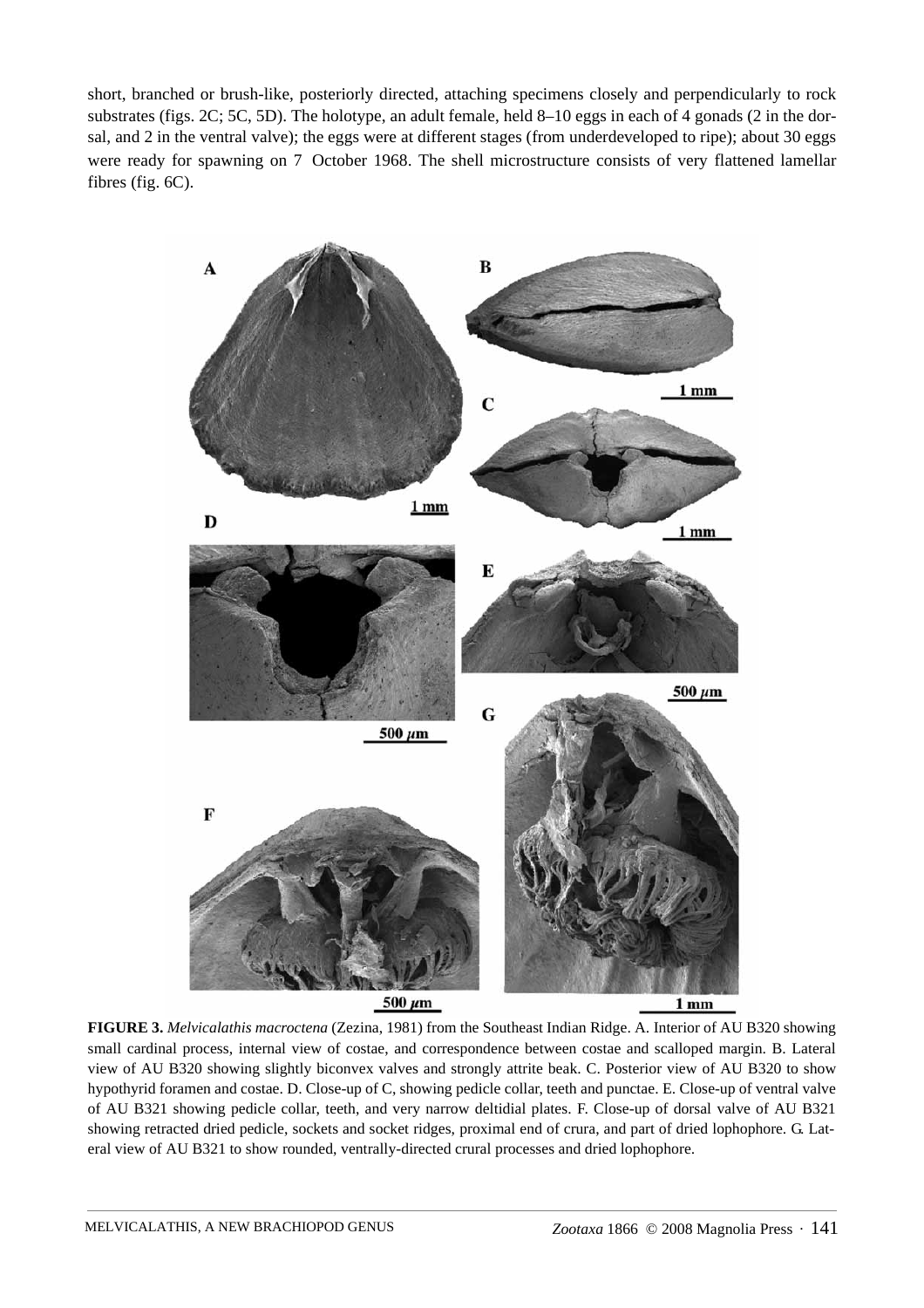

**FIGURE 4.** *Melvicalathis macroctena* (Zezina, 1981) from the Galapagos Spreading Centre. A. Interior of dorsal valve of ZMB Bra 2014 showing descending branches of crura with incomplete transverse band, and internal ridges corresponding to external costal troughs. B. Close-up of previous photograph to show details of descending branches and incomplete loop. C. Spicular skeleton after dissolution of soft tissue. D. Close-up of triangular costae showing numerous closely spaced growth lines. E. Close-up of a valve of *Eucalathis* to show typical beaded tuberculate costae for comparison with D.

*Shell structure.* Zezina (2003: 267) noted that in the shell microstructure of deep-sea brachiopods the fibres are composed of very flattened (lamellar) fibres, whereas the fibres in related shallow-water species "have rounded or rhomboidal sections". She attributed this to "a saving in building material in deepwater forms subject to high calcium carbonate solubility at depths below 2000 m". The fibres in *Melvicalathis* exhibit the lamellar structure described by Zezina. We speculate that there may be some advantage to the brachiopods from living on plagioclase-rich glassy basalts. Dissolution of the unstable glass may leach small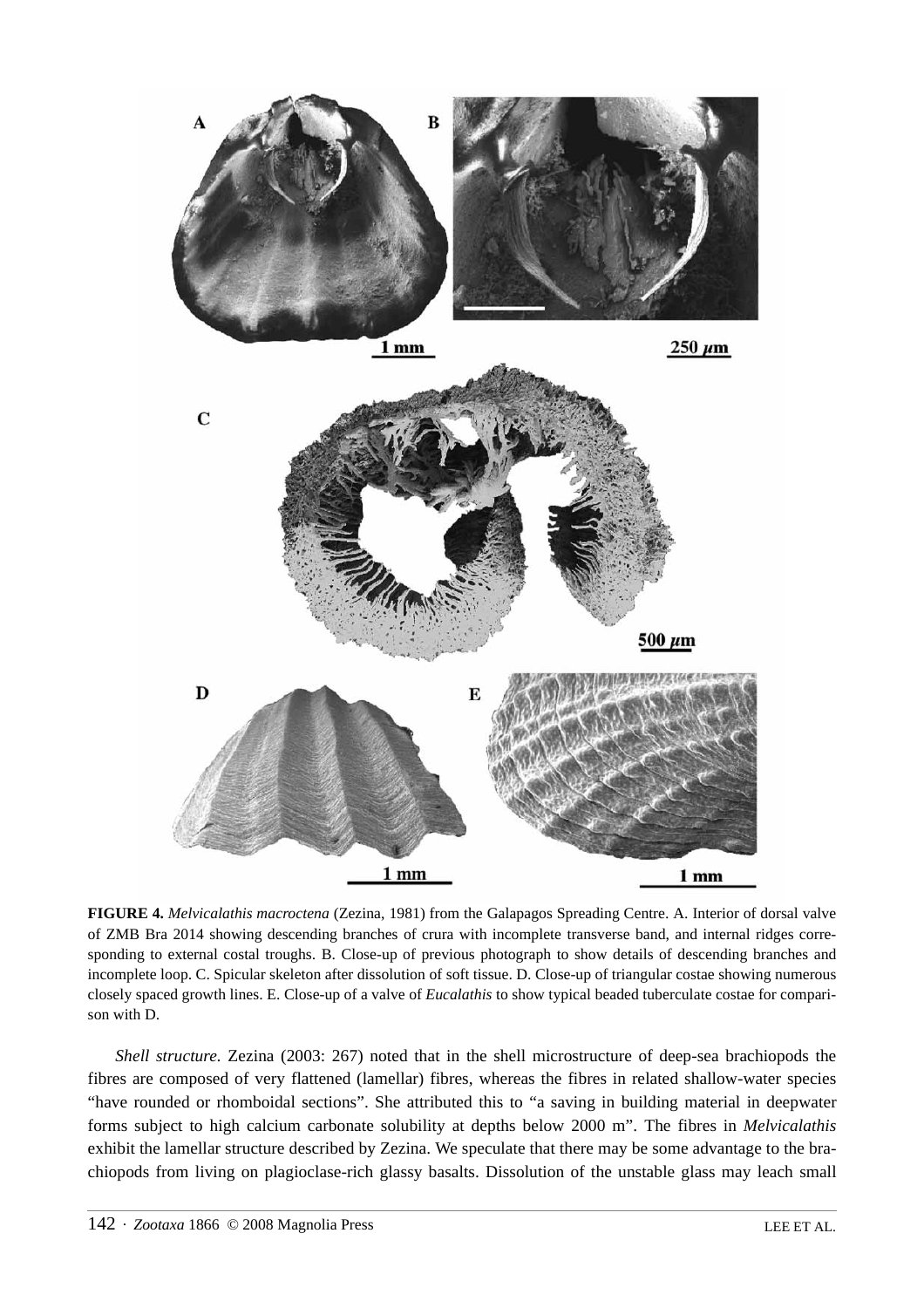quantities of Ca and O which may partly compensate for the difficulties involved in producing a calcite shell at great depths. Note that the *Melville* brachiopods live at depths between 3820–4900 m at 48–50°S in the Indian Ocean where the carbonate compensation critical depth is at about 3900 m between 50-60°S (Demopoulos *et al*. 2003).

*Remarks.* The new genus can readily be distinguished from the other four genera in the subfamily Eucalathinae (Lee *et al*. 2006). *Melvicalathis* possesses broad smooth costae that are triangular in cross-section (figs. 4D; 6A, 6B). These differ markedly from the costae of species of *Eucalathis* which possess beaded, tuberculate radial ribs (fig. 4E; 5E). The cardinal margin of the shell in *Eucalathis* is often extended into "ears", thereby forming a straight line (fig. 5F). In *Melvicalathis* the hinge line is narrow, and slightly curved due to the lack of "ears" (fig. 2D). From *Bathynanus*, *Melvicalathis* differs in outline, larger size, shape of crura, and well-defined ribs that are triangular in cross section. *Nanacalathis* differs in its subpentagonal outline, conjunct deltidial plates, and beaded costae, while *Notozyga* has the typical beaded costae of the subfamily, and thick wide crural bases and crura.

## **Distribution and ecology of deep-sea brachiopods**

*Melvicalathis macroctena* (Zezina) is recorded from 6 localities at depths ranging from 3820 m and 4900 m from the Southeast Indian Ridge, and from depths between 2009 m and 4851 m in the south and southeast Pacific. These sites are more than 5,000 km apart, and span 180° of longitude. Four of the other six extant genera of small, ribbed brachiopods included in family Chlidonophoridae have similarly wide geographic and bathymetric distributions (Zezina 1985). *Chlidonophora* has a depth range of 534m to 4798 m in the Caribbean, Atlantic and Indian Oceans. Species of *Bathynanus* are reported from depths between 610 and 5160 m in the Indian Ocean, the south and east Pacific, and the mid-Atlantic Ridge near the Azores (Zezina 1985). *Nanacalathis* (depth range 289 - 3731m) is reported from the Indian Ocean and the Caribbean. *Eucalathis* is known from depths between 185 and 3374 m in the Indian, Atlantic, and north and south Pacific Oceans. Another related small, ribbed, species-rich genus, *Terebratulina*, has representatives in all oceans at depths from c. 10-4640 m.

Other articulated brachiopods that occur at depths >2000m include the rhynchonelloids *Abyssorhynchia*, *Cryptopora*, *Hispanirhynchia* and *Neorhynchia*; the terebratuloids *Abyssothyris* and *Liothyrella*, the zeillerioid *Macandrevia*, the platidioid *Annuloplatidia*, and possibly the terebratelloid *Dallina* (Zezina, 1985; Logan, 2007).

## **Deep-sea environments, substrates and associated fauna**

The deep sea floor has traditionally been regarded as a stable, oligotrophic region of the ocean. Temperatures in the deep sea are nearly constant (<4°C), except adjacent to hydrothermal vents (Gage & Tyler 1991). However, other parameters may vary considerably. In particular, substrate, of major importance to sessile filterfeeding animals such as brachiopods, may vary from soft ooze on the abyssal plains to vast expanses of hard volcanic rock exposed on mid ocean ridges and on the myriad seamounts. The majority of brachiopods in the deep-sea, as elsewhere, attach permanently to hard substrata such as rock or shell, although unfortunately many published records omit details of either the macro- or microsubstrates (Lee 1978) to which the brachiopods are attached.

A few brachiopods including *Chlidonophora* are known to attach to foraminiferal ooze by means of a branched pedicle (Rudwick 1970), although Zezina (personal observation, 2000) noted that this brachiopod has a short, unbranched pedicle when attached to rock. *Abyssothyris wyvillei*, one of the most widespread deep-sea terebratulides, attaches to foraminifera, shell fragments, and manganese nodules (Richardson 1997, Fig. 394). At least some of the *Melvicalathis* specimens described in this paper were attached perpendicularly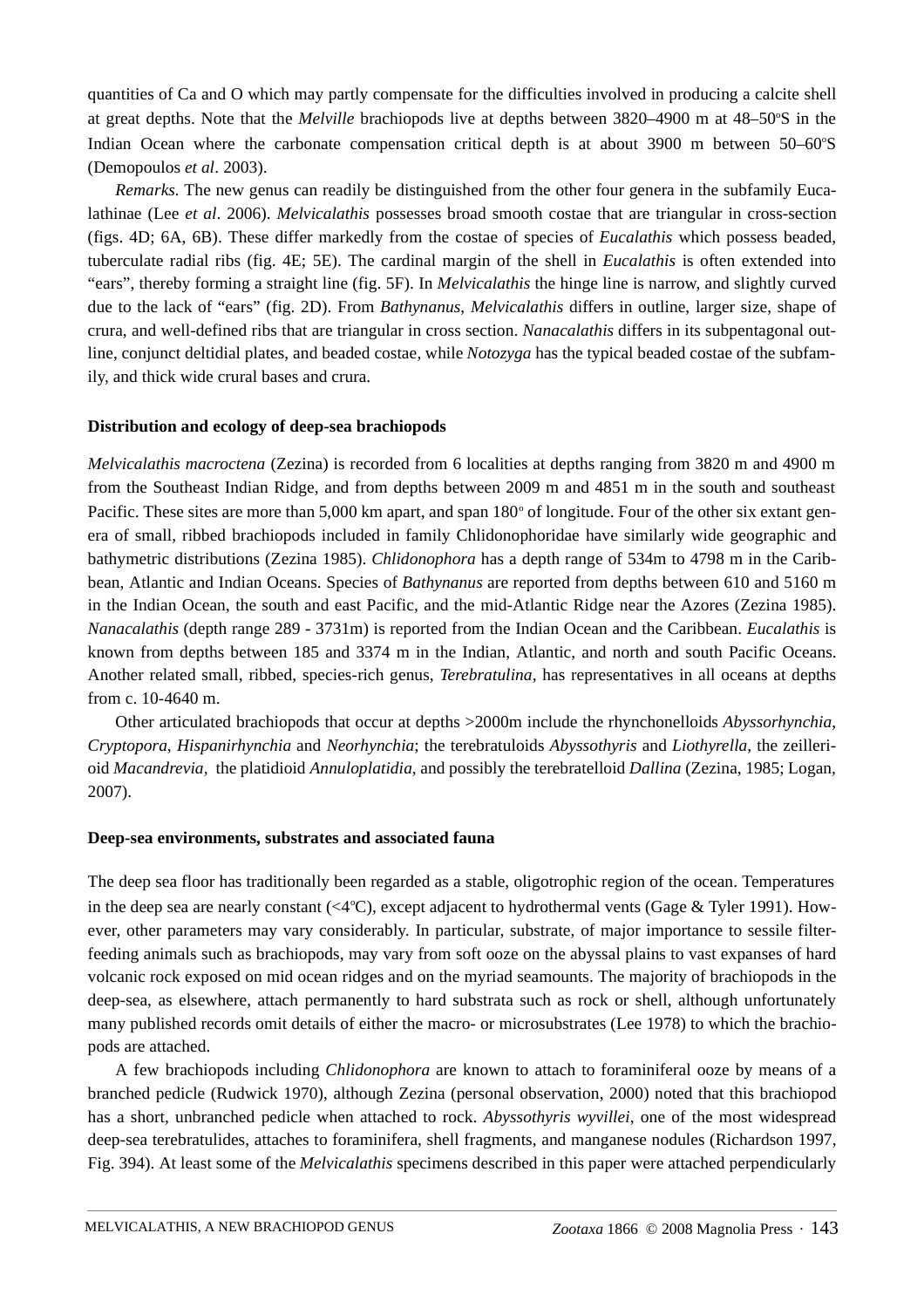

around under surfaces of glassy basaltic lava tubes (fig. 5C) (M. R. Gregory personal observation). Other specimens from the southeast Pacific were attached to manganese crusts on rock, probably basalt. Outcrops of basalt appear to be the most common attachment sites for brachiopods in the deep-sea.

**FIGURE 5.** A–B. Line drawings of *Melvicalathis macroctena* (Zezina, 1981) from the type locality, south east Pacific. A. View of lophophore from the ventral side. B. View of lophophore from the dorsal side. C. Schematic illustration of the cryptic habit of *Melvicalathis macroctena* around the walls of small tabular voids immediately beneath basalt flow surfaces. The tubes with the brachiopods were found in larger boulders of fresh, glassy basalt at *RV Melville* Stn #116, Southeast Indian Ridge. D. Sketch of attachment of *Melvicalathis* on hard substrate and probable current system around lophophore. Key. 1, place where the lophophore was removed from the mantle and the dorsal body wall—internal details are seen through the transparent ventral wall of the lophophore; 2, mouth; 3, lip; 4, transparent (soft) dorsal wall of the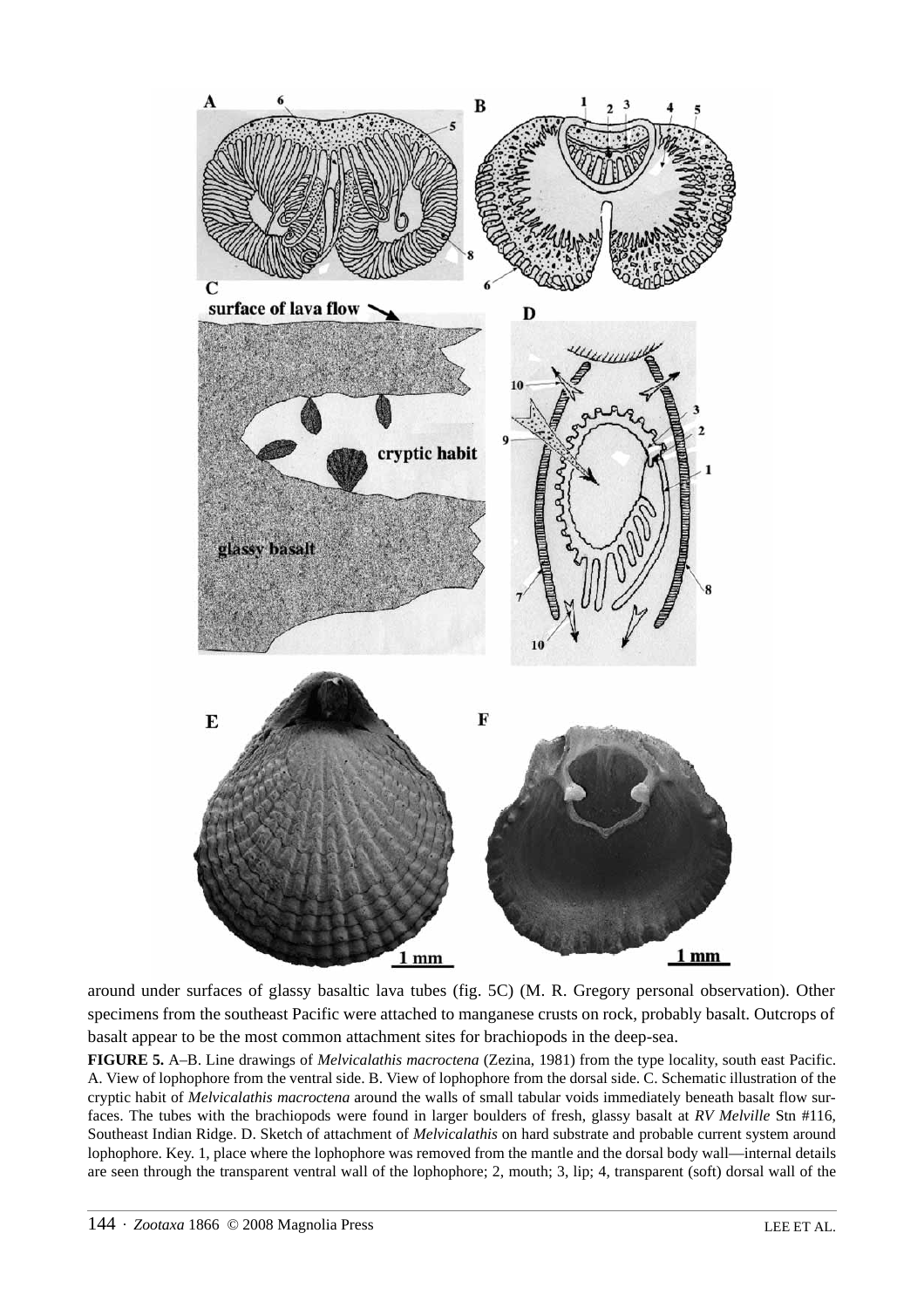lophophore; 5, spiculated (hard) part of the lophophore; 6, long filaments (tentacles); 7, ventral valve; 8, dorsal valve; 9, inhalent flow of water; 10, exhalent flow of water. (Figures A, B, D drawn by O. Zezina; Figure C provided by M. R. Gregory). E. Dorsal view of specimen of *Eucalathis* to show typical beaded costae. F. Interior of valve showing loop of *Eucalathis*, and strong elevated socket ridges that form "ears" protruding above posterior margin of valve.



**FIGURE 6.** *Melvicalathis macroctena* (Zezina, 1981) from the Southeast Indian Ridge A. Close-up of AU B320 to show detail of angular costae, triangular in cross section, numerous closely spaced growth lines, and small, evenly spaced punctae. B. Close-up of costae showing quincunx arrangement of punctae. C. Interior of valve margin to show shell fibres, punctae and slightly tuberculate margin.

Although hard substrates in the deep sea are sometimes assumed to be of limited extent, the often sediment-free "rocky mountains of the mid-ocean ridges" (Marshall 1979: 158) which rise 2 to 4 km off the ocean floor extend for an aggregated distance of about 60,000 km and, in conjunction with the escarpments of offset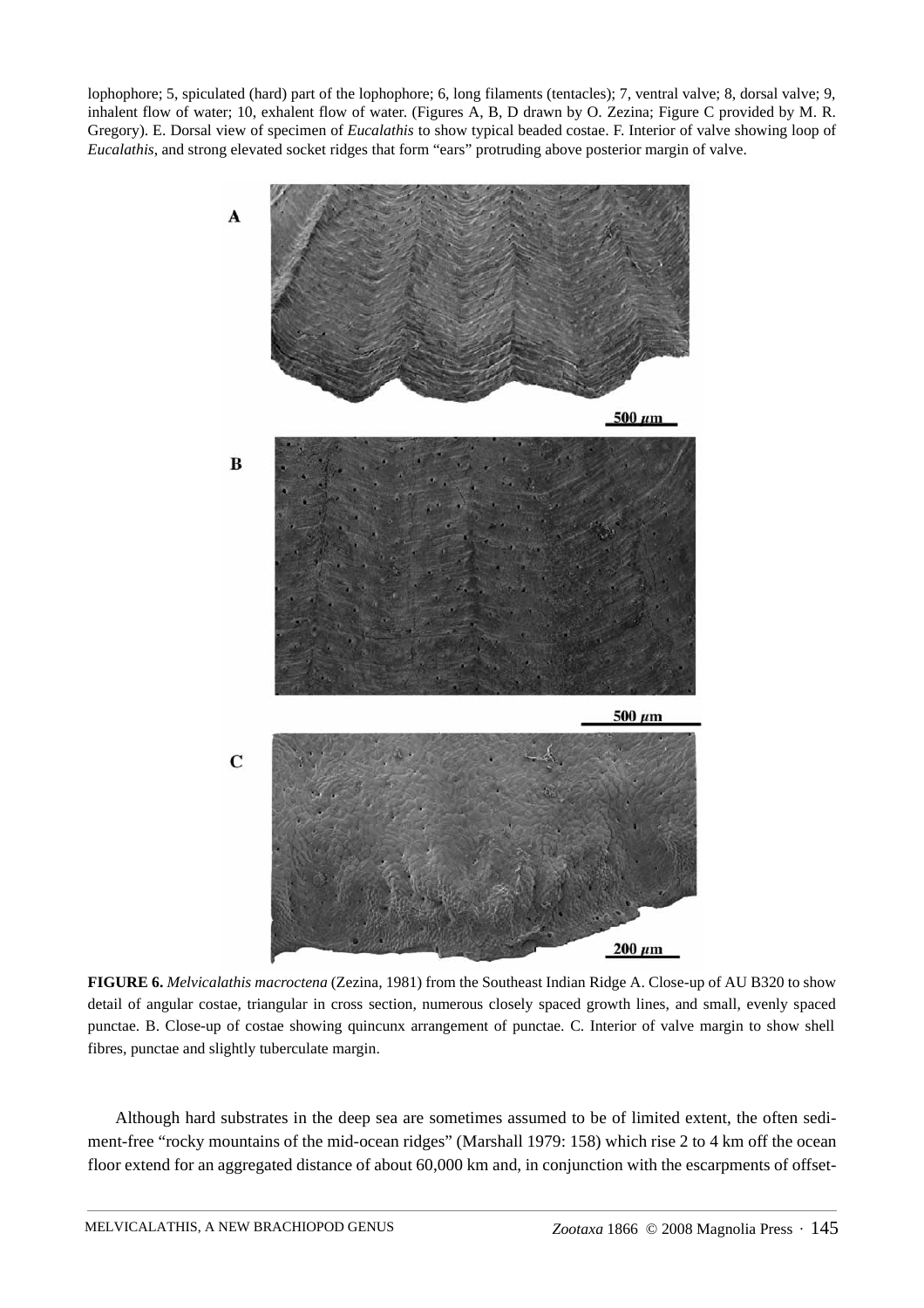ting (transform) fracture zones occupy a vast, more or less continuous area of the sea floor. These substrates are extremely problematic to sample (Lewis 1999), and their faunas, in marked contrast to those associated with hydrothermal vents (Tunnicliffe 1992), are poorly known. Marshall (1979: 158) commented "that the fauna fastened to the rocky mountains of the deep sea is not only remote but very difficult to investigate. ...To learn something of this fauna, the marine biologist should go to sea with a geologist and look in his rock dredge. He should also study all relevant photographs which might suggest, inter alia, ways of sampling the fauna." The advice is pertinent: the small, inconspicuous brachiopods collected from the SEIR on a geophysical cruise were recognised and collected by MRG just before the basalt samples were returned to the sea floor. Some small animals might be visible on a photographic survey (Genin *et al*. 1992), but not specimens such as *Melvicalathis* that occupy cryptic habitats within lava cavities (fig. 5C).

Surprisingly little has been written on the biotas attached to non-hydrothermal, deep-sea basaltic substrates, which have generally been considered to be impoverished (Genin *et al*. 1992; Tyler 1995). This may reflect the sampling difficulties and that few workers seem to have seriously considered the vast expanse of volcanic rock as a major marine habitat even though occasional photographs of guyots show an abundance of large sessile macroinvertebrates (Van Dover 2000, Fig. 1.2). However, Tunnicliffe (1992: 339, fig. 2) commented that "the vent fauna is becoming better known than the fauna of the surrounding deep-sea" and demonstrated that the diversity of deep-sea ridge (non-vent) faunas was considerably greater than that of vent faunas in the same region.

There have been suggestions that Fe/Mn encrustations on basalts may inhibit epifaunal organisms, but two of the specimens of *Melvicalathis* were attached to this crust. Mullineaux (1987, 1988) has demonstrated that manganese nodules and crust from three North Pacific sites support a diverse and abundant hard substrate community that is dominated by suspension feeders and is much more widespread than vent faunas" (Mullineaux 1987: 165).

*Melvicalathis* was the only macro organism seen on the numerous basalt samples from the 70 or so Melville stations on the SEIR: this brachiopod may be a primary coloniser on fresh glassy basalt. Zezina noted fragments of empty shells of the rhynchonellide *Hispanirhynchia craneana* (Dall) with the holotype (Stn 261), and live specimens of the terebratulide *Abyssothyris wyvillei* (Davidson) were collected with the paratype from Stn 271. No epibionts have been seen on specimens of *Melvicalathis*.

Other macro epibionts described from deep-sea basalt substrata include stalked sponges, sea-anemones, gorgonians, crinoids, barnacles and molluscs (Marshall 1979; Gage & Tyler 1991). Although deep-sea hard substrate communities appear to be characterised by large numbers of rare species, this may be partly a function of the difficulty of obtaining samples of animals which have patchy distribution on substrates which are difficult to sample. We predict that *Melvicalathis* will prove to be relatively abundant on suitable basalt substrata along the mid-ocean ridge systems of the Southern Hemisphere.

*Ecological requirements.* Although brachiopods are known from deep-sea fossil seeps (e.g. Campbell & Bottjer 1995a, b) they are rarely reported from the modern hydrothermal "vent oases" (Tunnicliffe 1992). Brachiopods have been recovered from carbonate-paved pockmarks (Hovland & Judd 1988), and from some modern cold seeps, but there is no evidence that the brachiopods in these situations are surviving chemosynthetically. Like the species described in this paper, they are simply opportunistic colonisers of an available hard substrate.

Brachiopods are active ciliary suspension feeders, using the lophophore as a food collecting organ, and they may consume "phytoplankton, organic detritus and organic molecules adsorbed onto inorganic particles" (James et al. 1992: 306), as well as taking up dissolved nutrients directly through the body wall (Steele-Petrovic 1976). The deep-sea rocky substrates on which the brachiopods live are oligotrophic (nutrient poor), although the ridge systems pass beneath surface zones of high and low productivity, which may have an effect on the organisms colonising the rock substrates several kilometres beneath (Marshall 1979). It is likely that these brachiopods live on dissolved organic matter and/or bacteria but there are as yet no nutrient uptake stud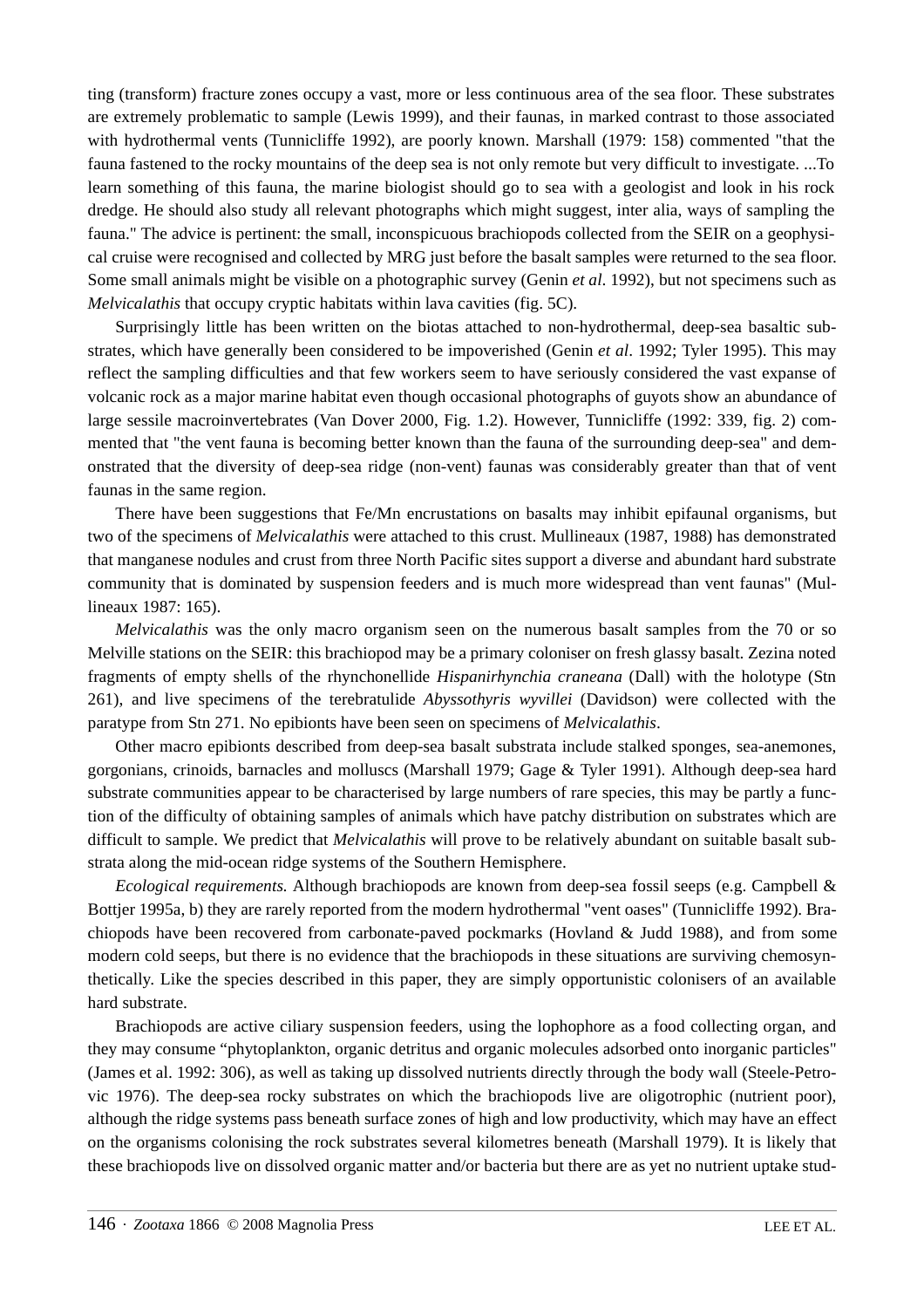ies on deep-water brachiopods. Future studies should examine the substrate and digestive system of the animals to elucidate this problem. Gregory  $\&$  Lee (1995) initially suggested that the small brachiopods from the South East Indian Ridge (SEIR) might live chemosynthetically, obtaining nutrition from association with vents or regions of diffuse warm flow. Some hydrothermal vents are known from the SEIR (Southward *et al*. 1997) but plots of the stations from which *Melvicalathis* and similar brachiopods are known show no close correspondence with submarine vents. On the other hand, although vent fields may occur at less than one kilometre intervals along axial rifts (Crane & Ballard 1980), no detailed surveys for these were made in the vicinity of the brachiopods.

*Reproduction, growth rates and age.* Very little is known about the reproduction and life history traits of brachiopods in the deep sea (Young 2003). Many brachiopods, including all 15 species of Chlidonophoridae, are micromorphic and appear to exhibit paedomorphosis; i.e. they reach maturity at a less advanced stage of ontogenetic development than is typical for terebratulide brachiopods. For instance, Zezina (2003: 267) noted that all deep-water cancellothyridoids "have simplified (hypomorphic) lophophores, which are different variants of the so-called 'early plectolophe' which evolves through underdevelopment of the 'full plectolophe'" that is characteristic of shallow-water cancellothyridoids. Similarly, the minute holotype of *Melvicalathis macroctena* (length 3.7 mm) was a female carrying about 30 eggs in different stages of development with some obviously ripe and ready to be released in the Southern Hemisphere spring (O. Zezina personal observation) (specimen collected 7 October 1968). The "presence of multiple egg sizes" may be suggestive of semicontinuous reproduction (Young 2003: 409). Paedomorphic features appear to have been a characteristic of chlidonophorid brachiopod species since Cretaceous times (Lee *et al*. 2006).

No age data is available for deep-sea brachiopods, but estimates could be made from the pronounced growth rings which imply seasonality of food supply, even at abyssal depths of more than 4000 m. The high numbers of evenly spaced (seasonal?) growth bands (between 20-30/mm) observed for *Melvicalathis* specimens (Fig. 2A, 2B; 4D; 6A, 6B) indicate that an adult 4–5 mm in length might be 80-100 years old. This is comparable with estimates for the life spans of some small deep-sea bivalves (Thistle 2003). However, according to Paine (1969) brachiopods can produce non-annual growth lines (observed in the shallow water species *Terebratalia transversa*), which may substantially reduce the above age assumption. In general, the estimated age for shallow water brachiopods is 8–15 years (Doherty 1979; Thayer 1981; James *et al*. 1992). Based on growth ring analysis, Curry (1984) suggested a possible age of 30 years for shallow water species settling in deeper waters. An increasing longevity of brachiopods with depth would fit the model of the deep sea as an environment of slow metabolism and correspondingly slow reproduction and would correspond to the observed number of growth rings and assumed age in *Melvicalathis* specimens.

Because of the wide geographical range of *Melvicalathis* and related deep-sea brachiopods, we speculate that their larval stages may be long-lived, and that the larvae may be transported long distances by strong currents running parallel to the mid-ocean ridge systems. Peck *et al*. (2001) noted that larvae of the large terebratuloid, *Liothyrella uva,* were released at a wide range of developmental stages, and that settlement time varied from minutes to up to 100 days. It is likely that *Melvicalathis*, like many articulated brachiopods, broods its larvae (James *et al*. 1992). Obviously further research is needed to resolve questions about the growth rates, longevity, brooding, and dispersal of these brachiopods.

#### **Brachiopod dispersal along mid-ocean ridges—submarine superhighways?**

The discovery of populations of *Melvicalathis* at widely spaced intervals along the mid-ocean ridge systems raises important questions about larval dispersal and biogeography of deep-sea brachiopods whose larvae require a hard substrate for settlement.

We suggest here that the extensive basalt outcrops exposed on either side of the mid-ocean ridge axes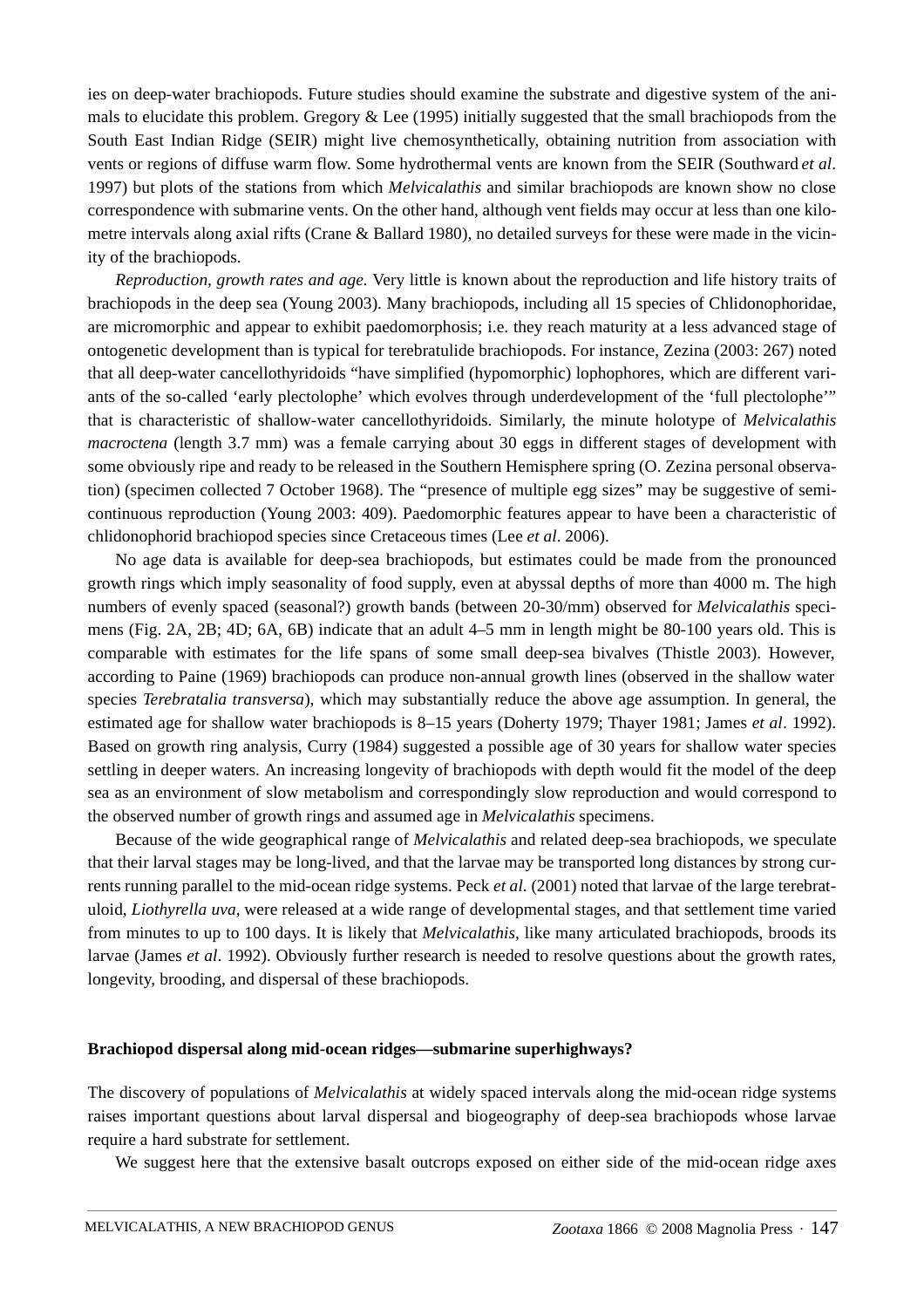function as laterally extensive, continuous deep-sea "superhighways" for dispersal of some brachiopod species and a variety of other hard substrate, epifaunal, benthic suspension feeders including gorgonian corals and crinoids. The occurrence of the same species of *Melvicalathis* at sites along the Southeast Indian Ridge separated by ~500 km, and some 5000 km further east along the Southeast Pacific Rise and its offsets appears to indicate that this is indeed the case. Similarly, species of the related micromorphic *Bathynanus* are reported from volcanic substrates at 3843 m in the south east Pacific (Foster 1974), 3429 m off Japan (Davidson 1878), from 4600–5160 m in the eastern and central Indian Ocean (Zezina 1981), from 2520–3490 m in the north west Indian Ocean, and 3984 m on the Mid-Atlantic Ridge, near the Azores (Zezina 1981) (Fig. 1).

The mid ocean ridges can also act as conduits between shallow-water and deep-water habitats for other hard substrate epifaunas, where the ridges impinge on continental margins (as in the north west Pacific), or rise to the surface (as in Iceland) (Copley *et al*. 1996), as well as facilitating "island hopping" along chains of submerged seamounts (e.g., Tonga-Kermadec Ridge; Norfolk Ridge) (Roux 1982; Tunnicliffe & Fowler 1996). Closely related species of the brachiopod *Eucalathis* are recorded from near the Kermadec Islands (Davidson 1880), the South Pacific Uplift, the Pacific-Antarctic Ridge (Foster 1974), the east Atlantic and the Azores (Cooper 1981).

Finally, although the chances of finding *Melvicalathis macroctena* fossils are infinitesimal, the distribution of this species along the mid-ocean ridge system has important implications for brachiopod paleobiogeography. Other deep-sea brachiopods with similar life habits are likely to have used the mid-ocean ridges as submarine superhighways in the past. These ridges may have been a very important means of dispersal of brachiopods between oceans, and from deep-water into shallow water, and vice versa, during the Paleozoic and Mesozoic (Vörös 2005).

## **Conclusions**

We suggest that the small, inconspicuous brachiopods described in this paper are cryptic representatives of the rarely sampled and poorly known, but widely distributed deep-sea epifaunal community, which may occur, and disperse readily along the entire length (>60,000km) of the mid-ocean ridge system. This fauna comprises small animals, adapted to early colonisation of newly formed basalt or glassy substrates. These organisms may be dredged only rarely, and sampling difficulties may account for the apparent sporadic distribution of these and a variety of other small inconspicuous epibenthic animals. We would encourage scientists who work on mid-ocean ridge rocks to carefully check for the presence of small brachiopods, and to preserve samples of these animals with their substrate so that some of the puzzles associated with their distribution in the very deep ocean can be resolved.

#### **Acknowledgements**

We would like to thank the captain and crew of the *RV Melville* who enabled the second author to collect the brachiopods. The *Melville* cruise was funded by a US National Science Foundation grant to DMC. Thanks are also due to the crew and scientific party of FS SONNE (cruise SO 144-3 "Paganini"), especially Peter Götz, Freie Universität Berlin, and Birger Neuhaus, Museum für Naturkunde der Humboldt-Universität zu Berlin, for providing specimens of *Melvicalathis* and the Bundesministerium für Bildung und Forschung (BMBF) for financial support of the cruise. DEL wishes to thank the Department of Paleobiology for an extended loan of specimens from the National Museum of Natural History, Washington DC. MRG acknowledges funding support from the University of Auckland Research Committee and guidance from colleagues Jack Grant-Mackie, Kathy Campbell and Neville Hudson. James White and Doug Coombs provided useful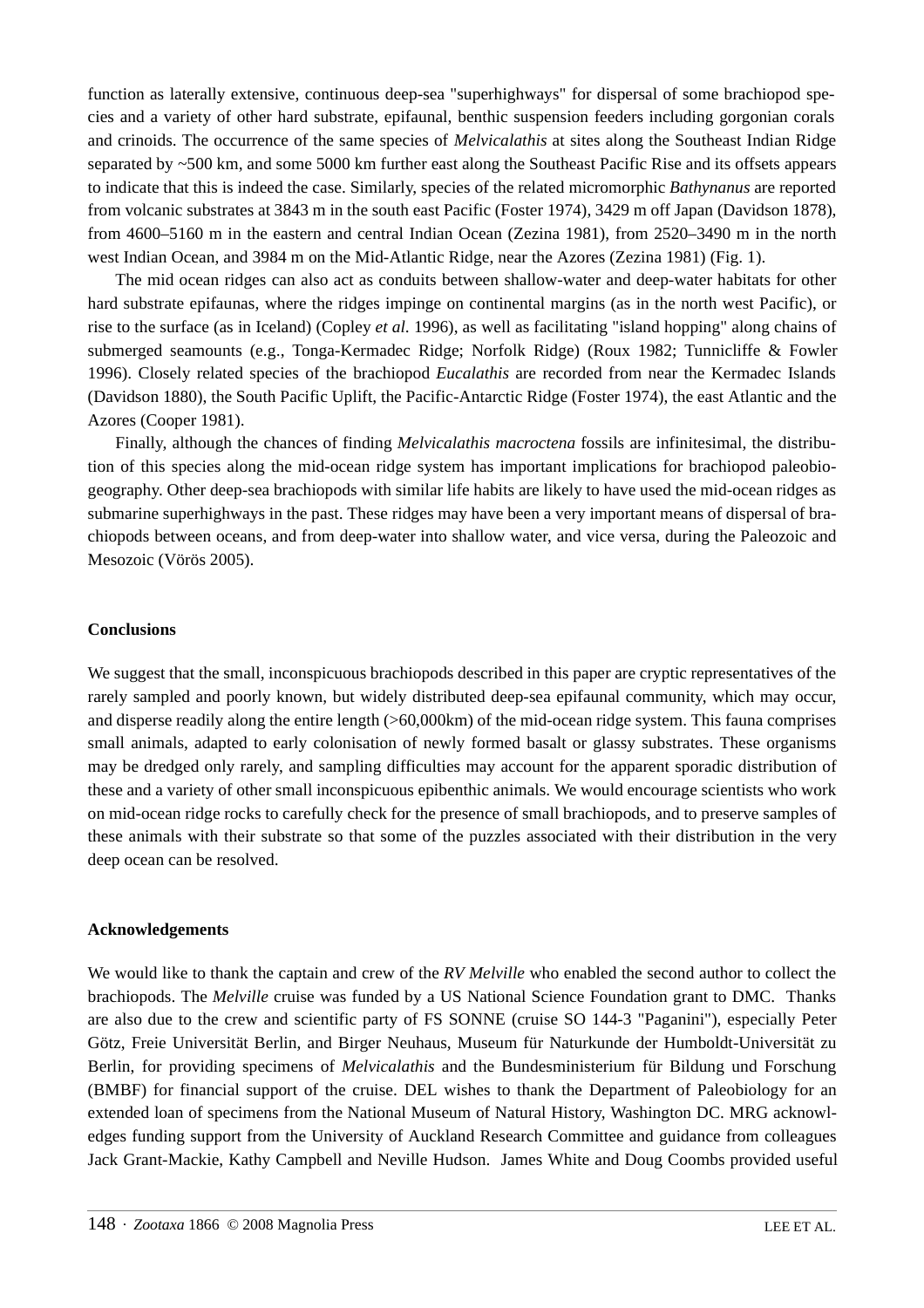information on deep-sea volcanism. Paul Tyler, Bill Lee, Chuck Landis and Lloyd Peck made many suggestions for improving the manuscript. Jeffrey Robinson photographed specimens at the Otago Centre for Electron Microscopy, and made up many of the figures. The paper benefited from the helpful comments of two reviewers, Alan Logan, and Norton Hiller, and assistance from Pedro Martínez Arbizu and Stefanie Keller. Funding from the Division of Science, University of Otago is gratefully acknowledged.

#### **References**

- Campbell, K.A. & Bottjer, D.J. (1995a) Brachiopods and chemosymbiotic bivalves in Phanerozoic hydrothermal vent and cold seep environments, *Geology* 23, 321–324.
- Campbell, K.A. & Bottjer, D.J. (1995b) *Peregrinella*: an early Cretaceous cold-seep restricted brachiopod. *Paleobiology*, 21, 461–478.
- Christie, D.M. & Scientific Party, (1995) Cruise Report R/V *Melville* Westward Leg 10 (Fremantle Hobart January 29, 1995 - March 13, 1995) The Southeast Indian Ridge.
- Christie, D.M. West, B.P. Pyle, D.G. & Hanan, B.B. (1998) Chaotic topography, mantle flow and mantle migration in the Australian-Antarctic discordance. *Nature,* 394, 637–644.
- Cooper, G. A. (1981) Brachiopoda from the Gulf of Gascogne, France (Recent). *Smithsonian Contributions to Paleobiology* (Washington, DC), 44, 1–34.
- Copley, J.T.P., Tyler, P.A., Sheader, M., Murton, B.J. & German, C.R. (1996) Megafauna from sublittoral to abyssal depths along the Mid-Atlantic Ridge south of Iceland. *Oceanologica Acta,* 19 (5), 549–559.
- Crane, K. & Ballard, R.D. (1980) The Galapagos Rift at 88' W: 4, structure and morphology of hydrothermal fields and their relationship to volcanic and tectonic processes of the rift valley. *Journal of Geophysical Research*, 85 (B3), 1443–1454.
- Curry, G. B. (1984) Growth variability in a Tertiary brachiopod from Antarctica: the significance for palaeoenvironmental reconstruction. Géobios Mémoire Spécial, 8, 47–51.
- Davidson, T. (1878) Extract from a Report to Professor Wyville Thomson, F.R.S., Director of the Civilian Scientific Staff, on the Brachiopoda dredged by H.M.S. Challenger. *Royal Society of London, Proceedings*, 27(188), 428–439.
- Davidson, T. (1880) Report on the Brachiopoda dredged by H.M.S. Challenger during years 1873-1876. *Reports on the Scientific Results of the Exploring Voyage of H.M.S. Challenger 1873-1876 (Zoology),* 1, 1–67.
- Demopoulos, A. W. J. Smith, C. R. & Tyler, P. A. (2003) *The deep Indian Ocean floor. In*: Ecosystems of the World 28. Ecosystems of the Deep Oceans. (Ed.) Tyler, P. A., Elsevier pp. 219–237.
- Doherty, P. J. (1979) A demographic study of a subtidal population of the New Zealand articulate brachiopod *Terebratella inconspicua*. *Marine Biology,* 52, 331–342.
- Foster, M.W. (1974) *Recent Antarctic and Subantarctic Brachiopods*. *Antarctic Research Series*, 21, 1–189.
- Foster, M. W. (1989) Brachiopods from the extreme South Pacific and adjacent waters. *Journal of Paleontology,* 63, 268–301.
- Gage, J. D. & Tyler, P. A. (1991) *Deep-Sea Biology: A natural history of organisms at the sea floor*. Cambridge University Press. 504 pp.
- Genin, A. Paull, C.K. & Dillon, W. P. (1992) Anomalous abundances of deep-sea fauna on a rocky bottom exposed to strong currents. *Deep-Sea Research,* 39, 293–302.
- Gregory, M. R. & Lee, D. E. (1995) A new Cancellothyrid brachiopod from the abyssal seafloor, Southeast Indian Ridge, and possible environmental implications. Abstract. p 113. *In* Programme and Abstracts, Geological Society of New Zealand Annual Conference.
- Hovland, M. & Judd, A. G. (1988) *Seabed pockmarks and seepages*. London, Graham & Trotman.
- James, M. A. Ansell, A. D. Collins, M. J. Curry, G. B., Peck, L. S. & Rhodes, M. C. (1992) Biology of living brachiopods. *Advances in Marine Biology,* 28, 175–387.
- Lee, D. E. (1978) Aspects of the ecology and paleoecology of the brachiopod *Notosaria nigricans* (Sowerby). *Journal of the Royal Society of New Zealand*, 8, 395–417.
- Lee, D. E. Smirnova, T. N. & Sun Dong-Li (2006). Superfamily Cancellothyridoidea. *In*: Kaesler, R. L. (Ed.) *Treatise on Invertebrate Paleontology, Part H Brachiopoda, Revised*, Volume 5. The Geological Society of America and The University of Kansas, Boulder & Lawrence, pp. 2145–2162.
- Lewis, M. (1999). CSIRO-SEBS (Seamount, Epibenthic Sampler), a new epibenthic sled for sampling seamounts and other rough terrain. *Deep-Sea Research* I 46, 1101–1107.
- Logan, A. (2007). Geographic distribution of extant articulated brachiopods. *In*: Selden, P. A. (Ed.) *Treatise on Invertebrate Paleontology, Part H, Brachiopoda, Revised*, Volume 6. Geological Society of America and Paleontological Institute, Boulder, Colorado & Lawrence, Kansas, pp. 3082–3115.